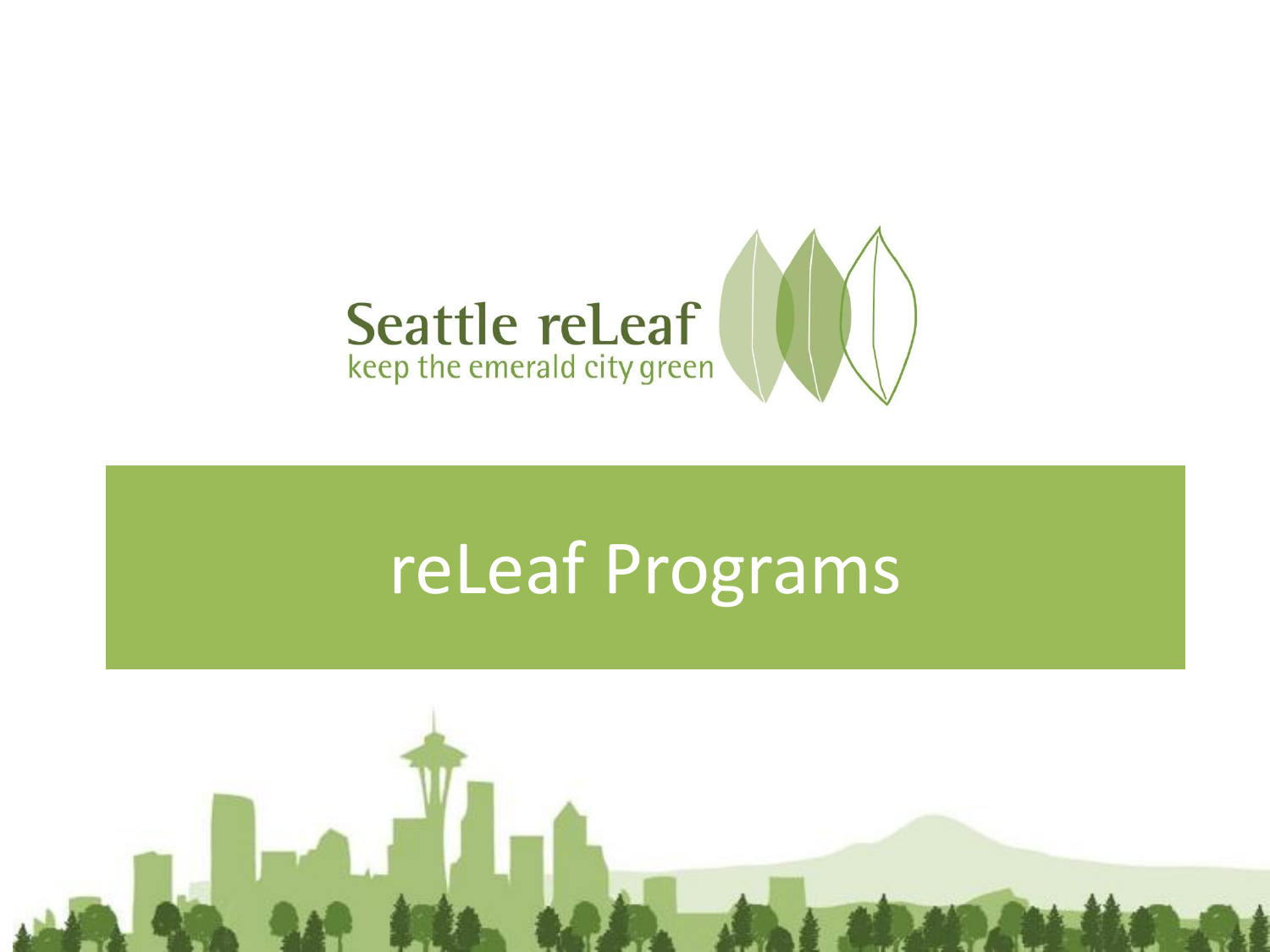### Trees for Neighborhoods



*Building a greener, healthier Seattle by engaging residents in tree planting and care.*

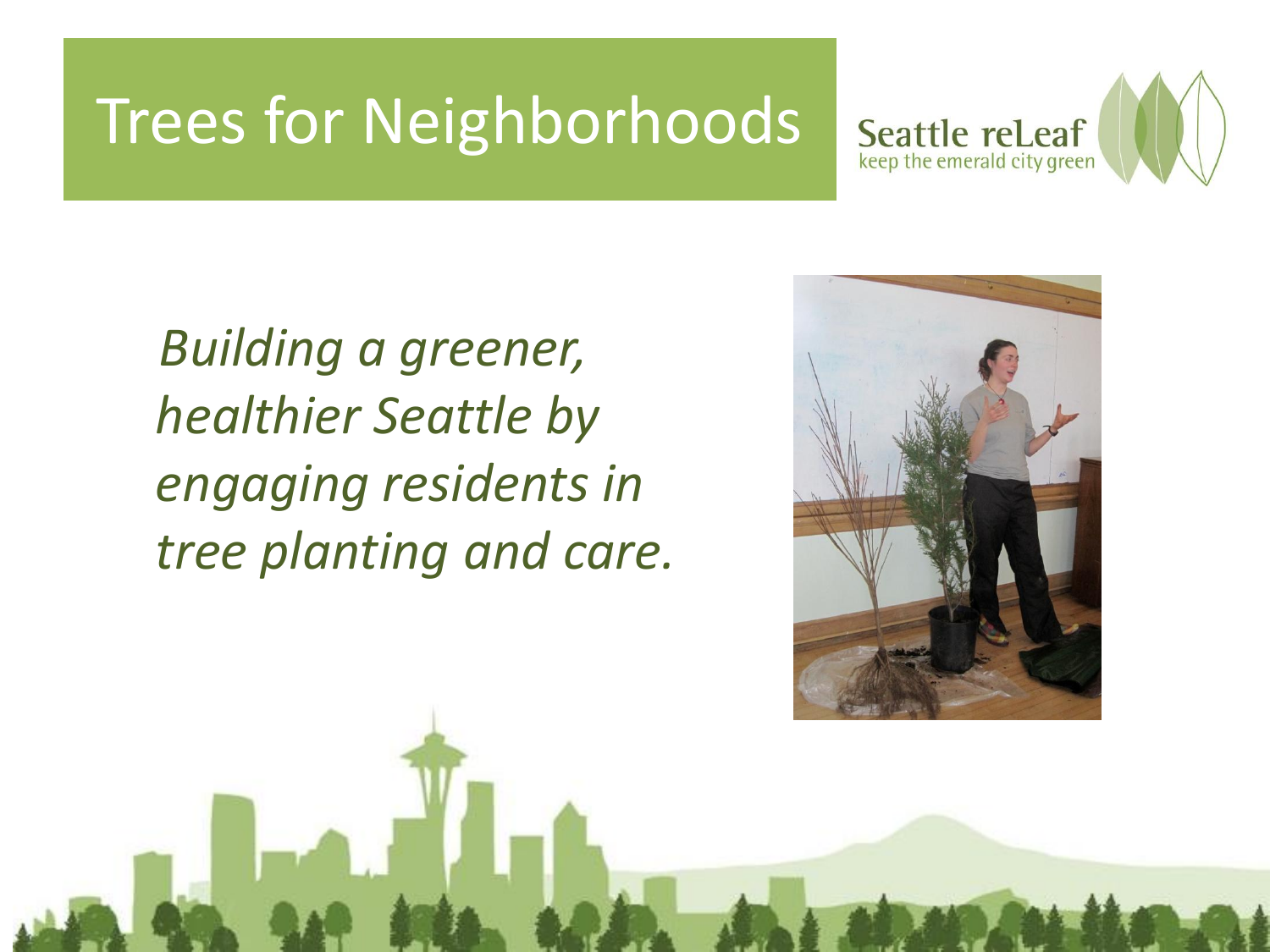## Trees for Neighborhoods



#### 2010 Program:

- Planted 978 trees with 480 residents
- 82.7% of participants learned something new
- 98.7% of participants would recommend the program

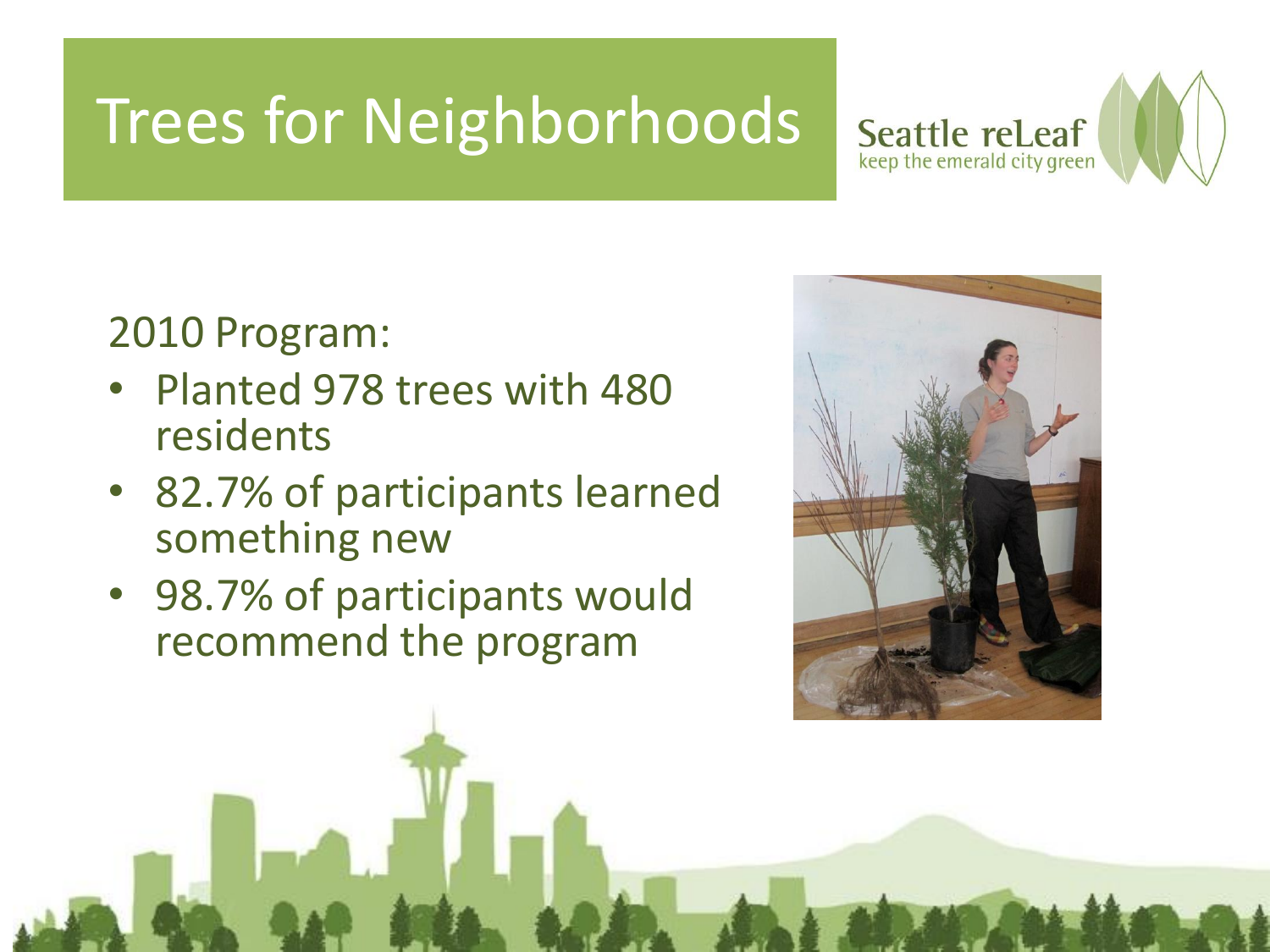## Trees for Neighborhoods



### Coming up in 2011:

- April: Pruning workshop with 2009 participants
- May: Watering letters
- May Sept: Watering reminders
- Oct / Nov: Planting training workshops & free trees

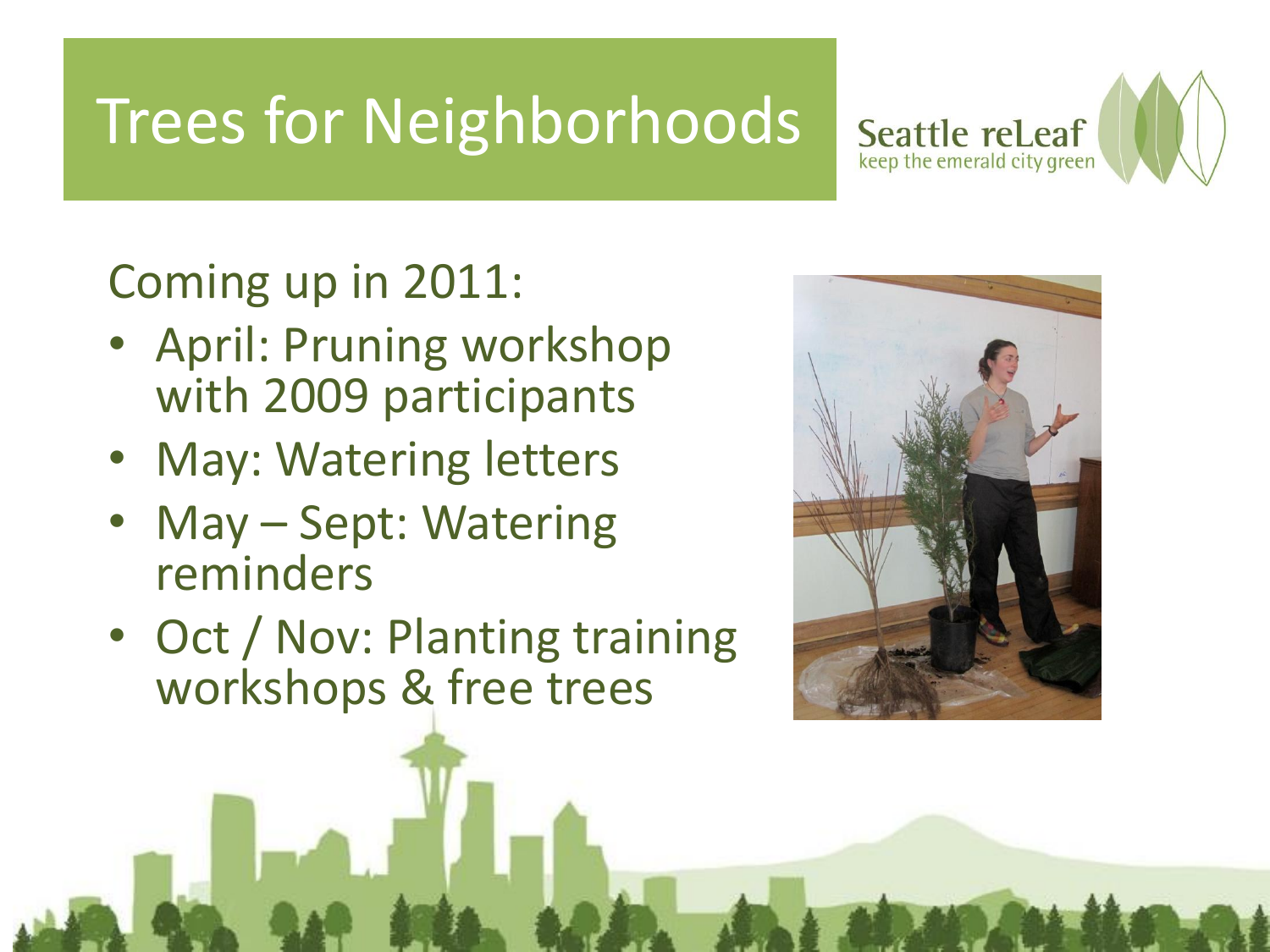## Tree Ambassador



*Empowering residents to become stewards of the urban forest and serve as resources for their local community.* 

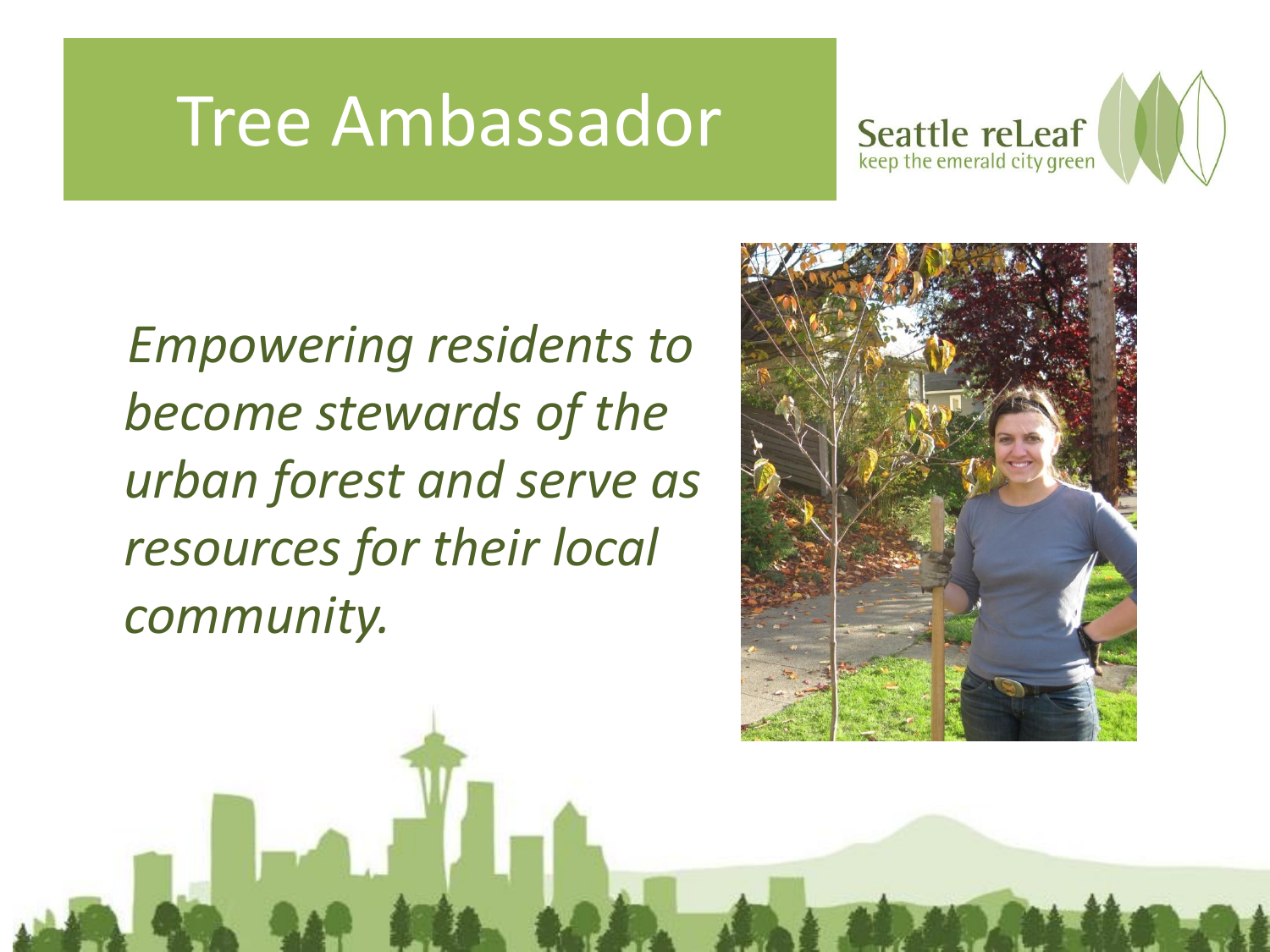## Tree Ambassador



• Partnership with Cascade Land Conservancy

• Funded by 2-year U.S. Forest Service Grant

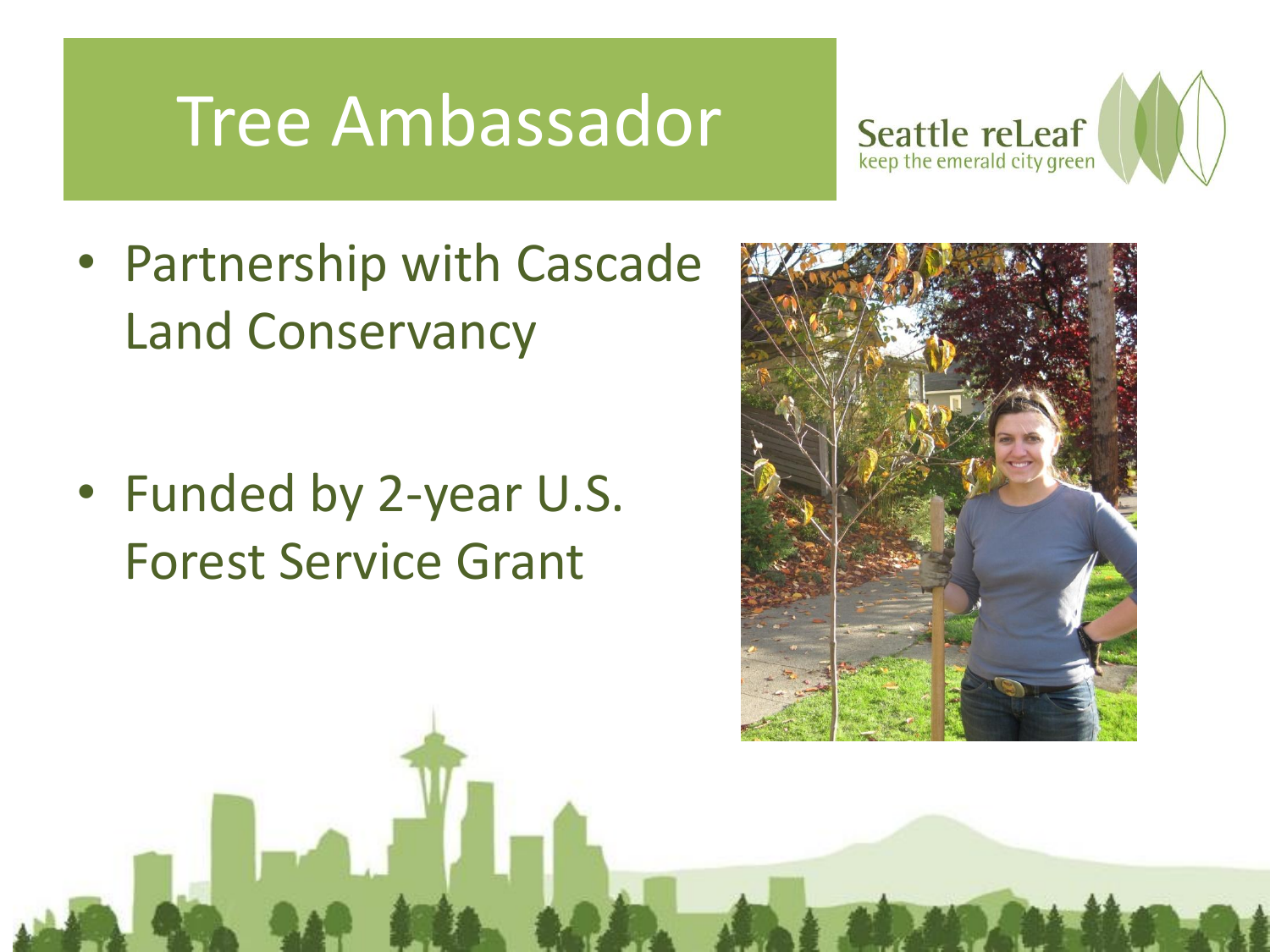## Tree Ambassador



### 2011 Goals:

- Recruit 10 volunteers in 5 neighborhoods
- Train volunteers through a series of workshops
- Support volunteers in development and implementation of neighborhood plans

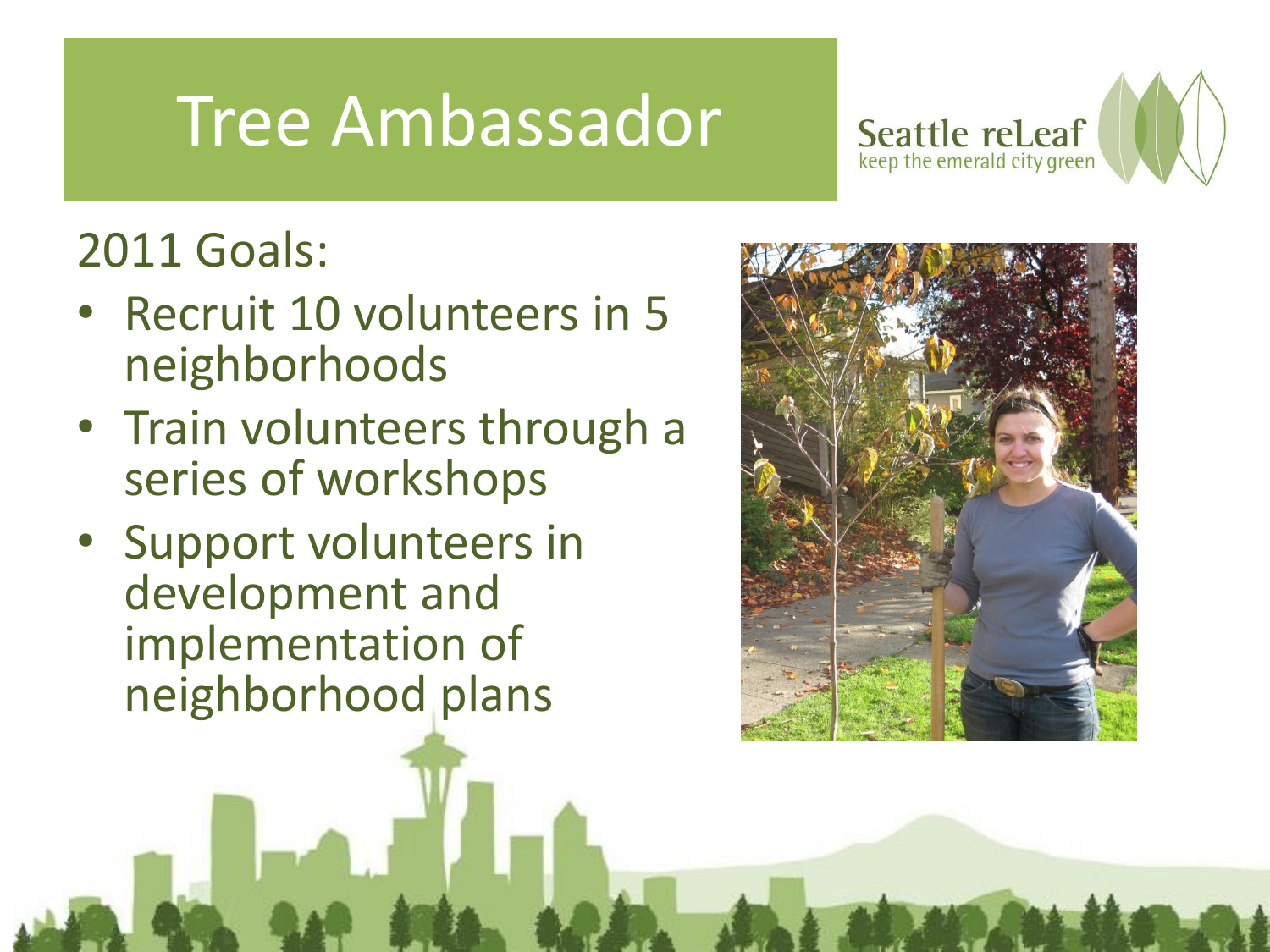### Urban Orchard Stewards



### *Engaging neighbors in the care of fruit trees on public property.*





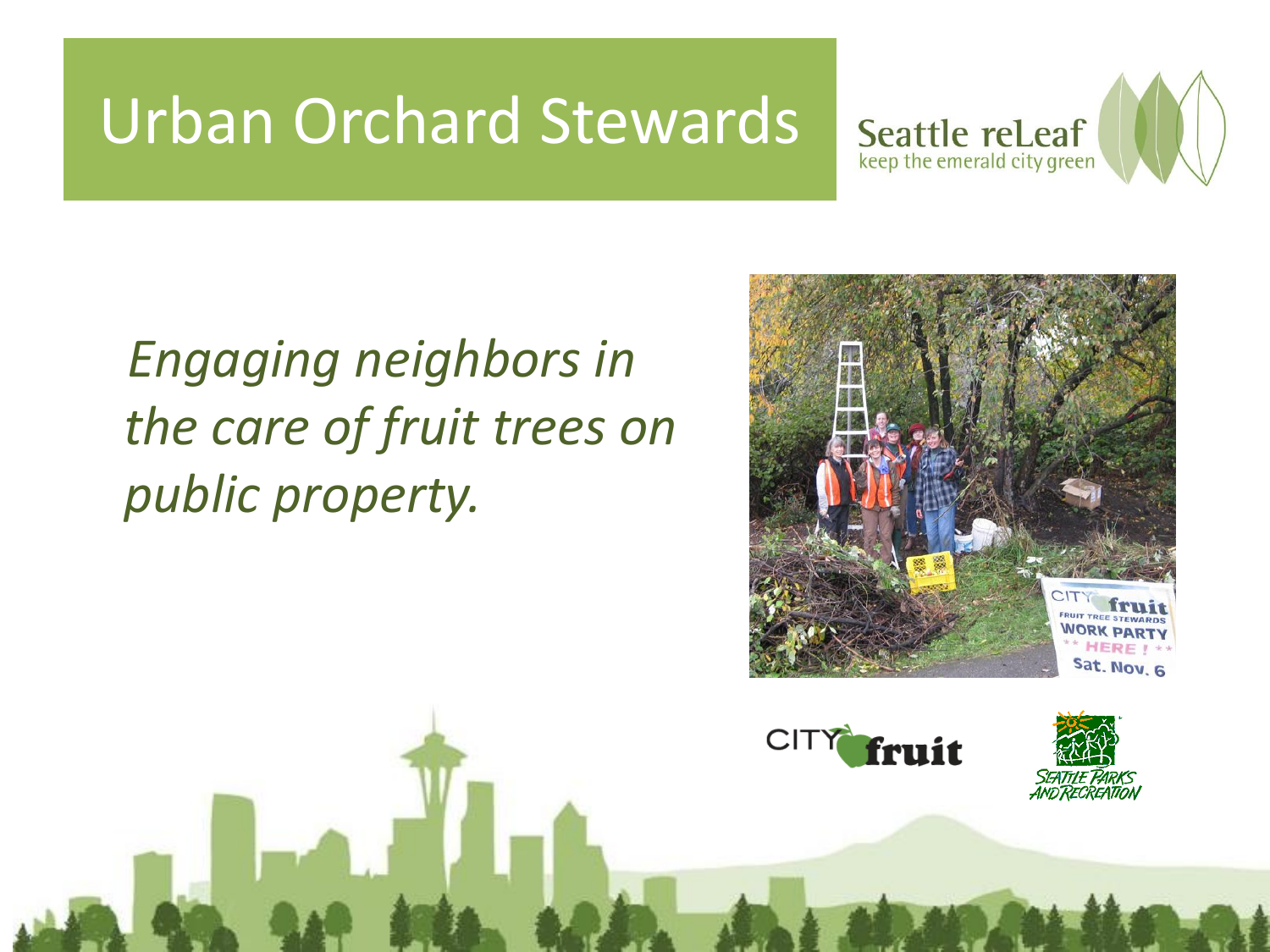## Urban Orchard Stewards



#### 2010 Successes:

- Recruited 24 stewards in 5 pilot parks
- Developed management plans for each park





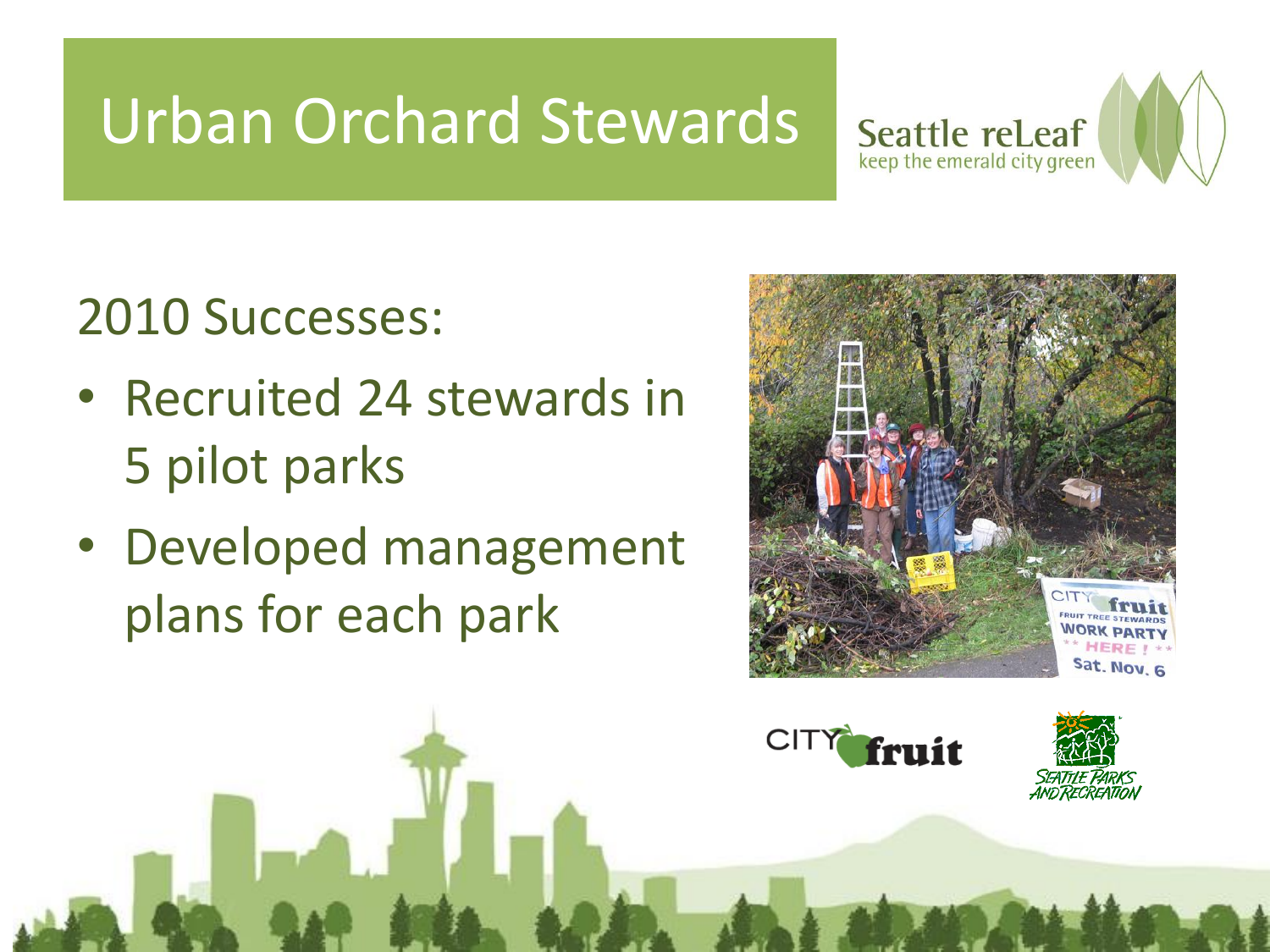## Urban Orchard Stewards



- Train volunteers in basics of:
	- Tree biology
	- Fruit tree pruning
	- Pest and disease management
- Secure grant funding
- Recruit 9 more stewards in 3 orchards
- Host 5 community events



Seattle rel.eaf keep the emerald city green